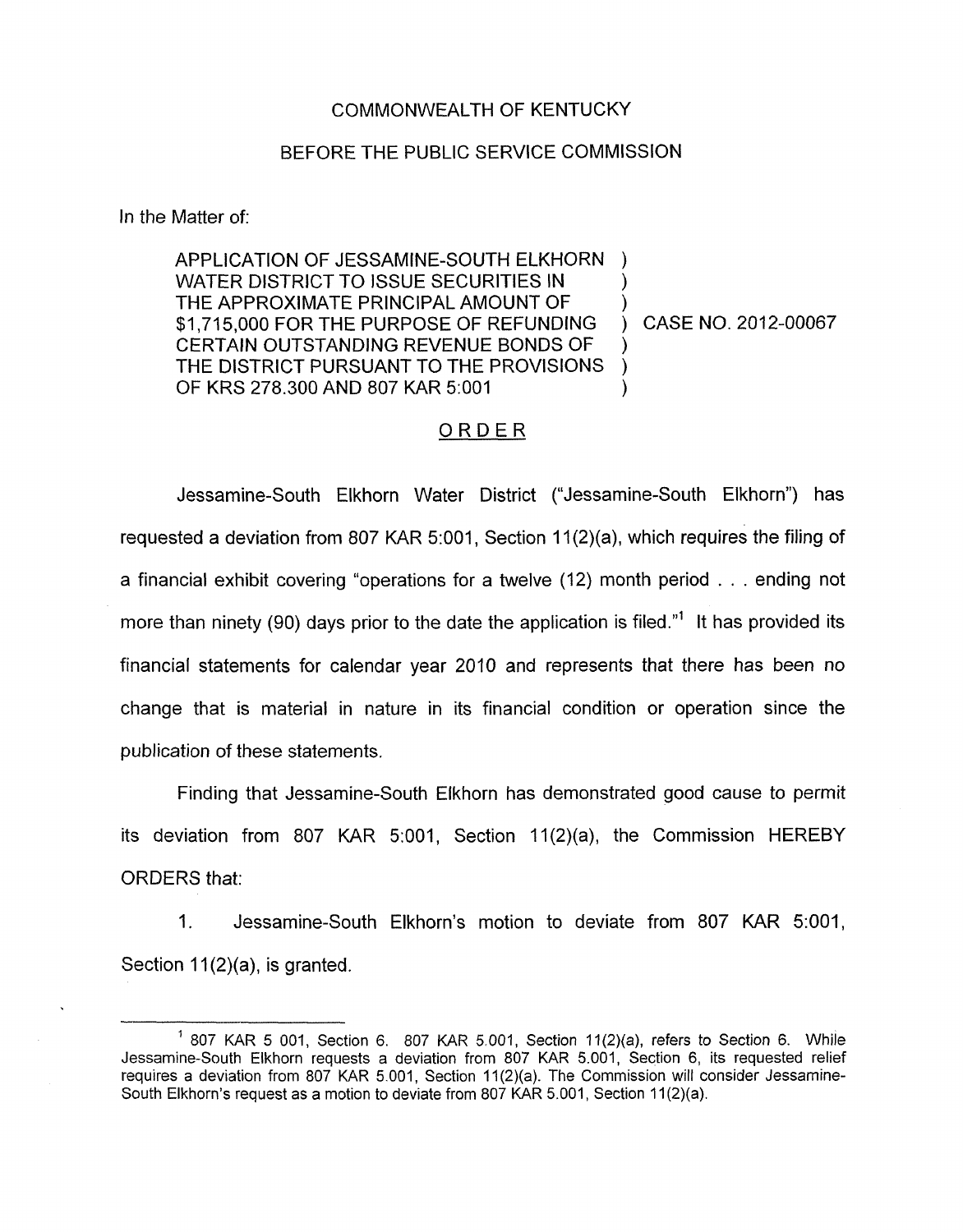2. Jessamine-South Elkhorn's application is considered filed as of the date of this Order

By the Commission



ATTEST: Executive Director

Case No. 2012-00067